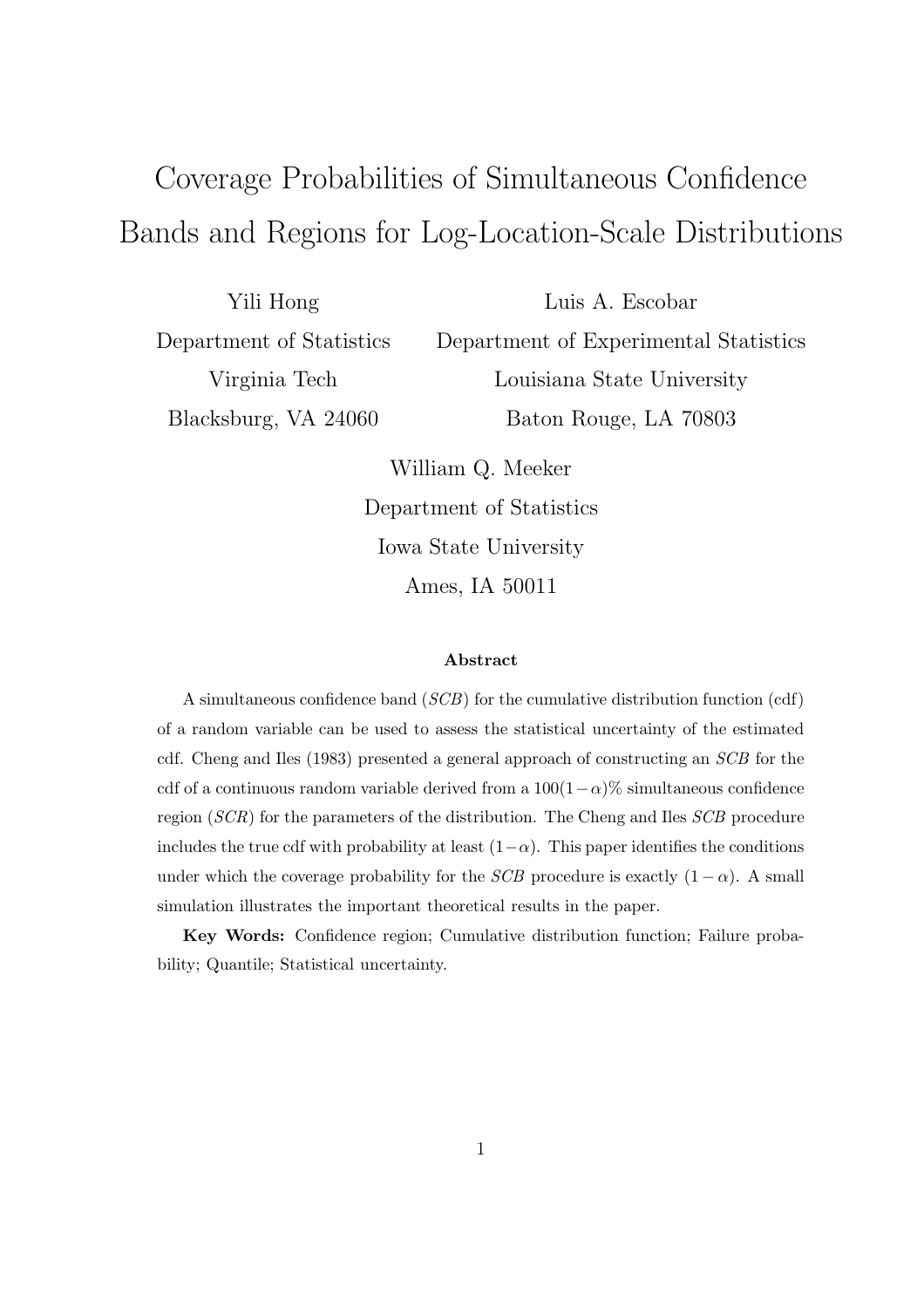# 1 Introduction

#### 1.1 The problem

When estimating an unknown cumulative distribution function (cdf), it is important to assess the precision of the cdf estimate. Some applications require a simultaneous confidence band (SCB) that contains the entire unknown cdf with a certain confidence level. Cheng and Iles (1983) described a general method of constructing an SCB for the cdf of a continuous random variable. For the location-scale and log-location-scale models, which include the most popular distribution families used in lifetime modeling, there are explicit forms for the upper and lower boundaries of the SCB.

A random variable Y belongs to the location-scale family of distributions if its cdf has the form  $F_Y(y; \theta) = \Phi[(y-\mu)/\sigma], -\infty < y < \infty$ . Here,  $\theta = (\mu, \sigma)'$ ,  $\mu$  is the location parameter,  $\sigma$ is the scale parameter,  $\Phi(z)$  is the cdf of  $(Y-\mu)/\sigma$ , and  $\Phi(z)$  does not depend on any unknown parameters. The normal and the smallest extreme value are location-scale distributions. A positive random variable T belongs to the log-location-scale family of distribution if  $Y =$  $\log(T)$  belongs to the location-scale family of distributions. Thus the cdf of T has the form  $F_T(t; \theta) = \Phi\{[\log(t) - \mu]/\sigma\}, t > 0.$  The lognormal and the Weibull are among the important distributions of this family. The results in this paper apply to complete and censored data from the continuous location-scale and log-location-scale families.

A summary of the approach of Cheng and Iles (1983) to obtain an SCB for a cdf  $F(y; \theta)$  is as follows. First, a  $100(1 - \alpha)\%$  simultaneous confidence region (SCR), denoted by  $SCR(\theta)$ , is identified for the unknown parameters  $\theta = (\mu, \sigma)'$  of the cdf. The SCR for  $\theta$  can be obtained from Wald statistics with expected information, estimated expected information, or local information (e.g., Escobar, Hong, and Meeker 2009). It can also be obtained through inversion of a likelihood ratio or a score statistic or a parametric bootstrap procedure (e.g., Jeng and Meeker 2001). Then one obtains the graph of all the cdfs  $F(y; \theta)$  when  $\theta$  is in the  $SCR(\theta)$ . The SCB is the S-shaped region in the plane swept by the graph. Figure 1 gives an illustration of the S-shaped SCB.

The probability that the SCB procedure includes the true cdf is at least  $(1 - \alpha)$  if the  $SCR(\theta)$  includes the true value of  $\theta_0 = (\mu_0, \sigma_0)'$  with probability (w.p.)  $(1-\alpha)$ . The approach of Cheng and Iles (1983) cannot, generally, ensure that the coverage probability (CP) of the SCB procedure is exactly  $(1 - \alpha)$  when the corresponding SCR procedure for the parameter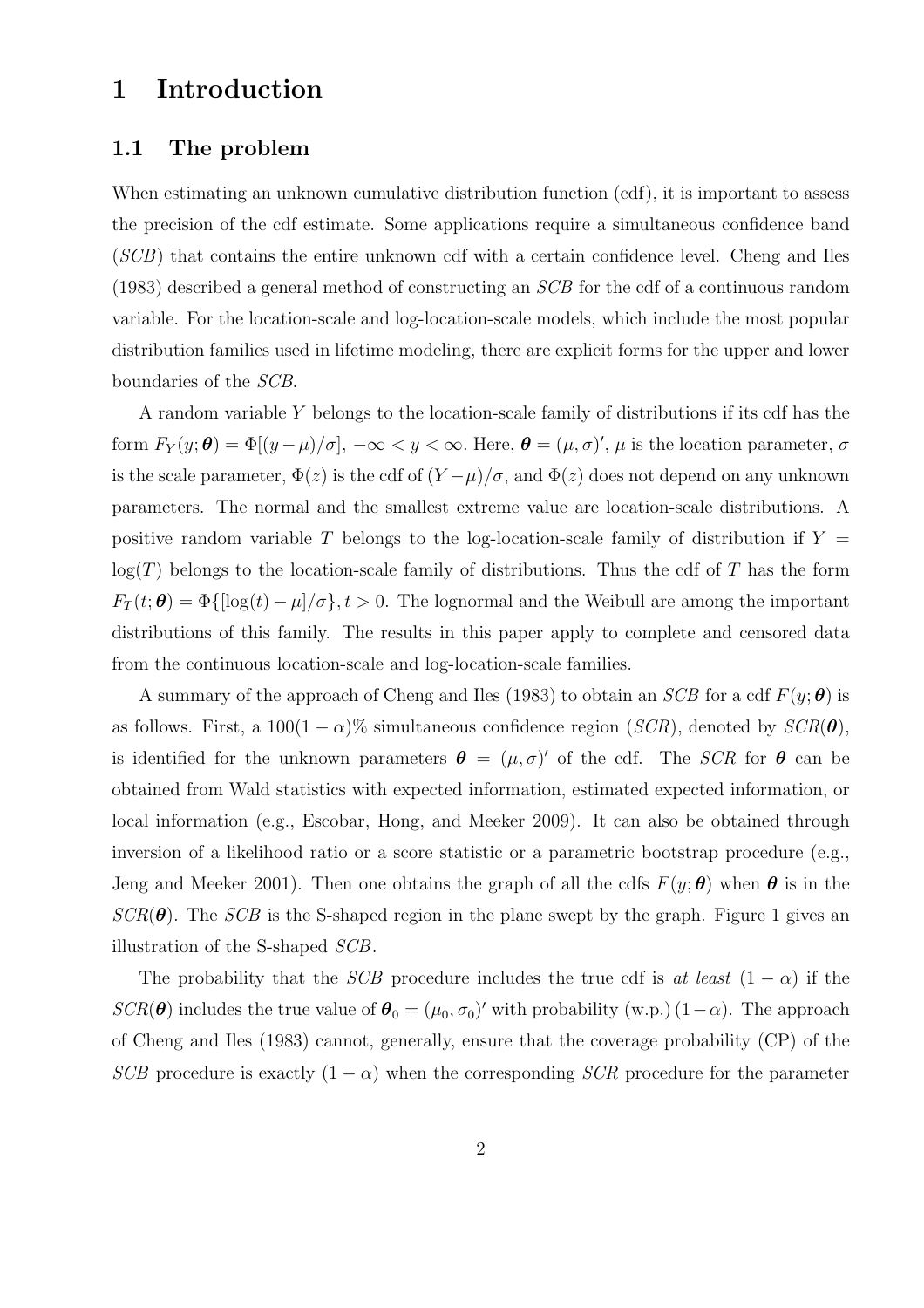

Figure 1: Illustration of an SCB.

 $\theta$  has a CP of  $(1 - \alpha)$ . For the location-scale and log-location-scale families considered here, however, the CP for the *SCB* procedure is exactly  $(1 - \alpha)$  when the *SCR* procedure satisfies the mild conditions given in Theorem 1 or Corollary 1 of Section 2.

#### 1.2 General approaches for constructing SCBs

Two important functions of the model parameters  $\mu$  and  $\sigma$  are the failure probability  $F_T(t_e; \theta)$ at  $t_e$  and the p quantile  $t_p$  of the distribution. Let  $y_e = \log(t_e)$  and  $y_p = \log(t_p)$ . Then  $F_T(t_e; \theta) = \Phi[(y_e - \mu)/\sigma]$  and  $y_p = \mu + z_p \sigma$  where  $z_p = \Phi^{-1}(p)$  is the p quantile of  $\Phi(z)$ .

Two alternative approaches are available for obtaining SCBs for the log-location-scale family using the general method of Cheng and Iles (1983). The first one obtains *SCB*s directly for quantiles. In particular, for each  $0 < p < 1$ , the *SCB* for the *p* quantile is the solution to the optimization problems

$$
\max_{\boldsymbol{\theta} \in \text{SCR}(\boldsymbol{\theta})} (\mu + z_p \sigma) \quad \text{and} \quad \min_{\boldsymbol{\theta} \in \text{SCR}(\boldsymbol{\theta})} (\mu + z_p \sigma). \tag{1}
$$

The  $\max_{\theta \in \text{SCR}(\theta)}$  and  $\min_{\theta \in \text{SCR}(\theta)}$  in (1) are well defined because all SCRs considered in this paper are closed sets in the topological sense. The probability distributions in the log-locationscale and location-scale family that are considered in this paper are continuous distributions.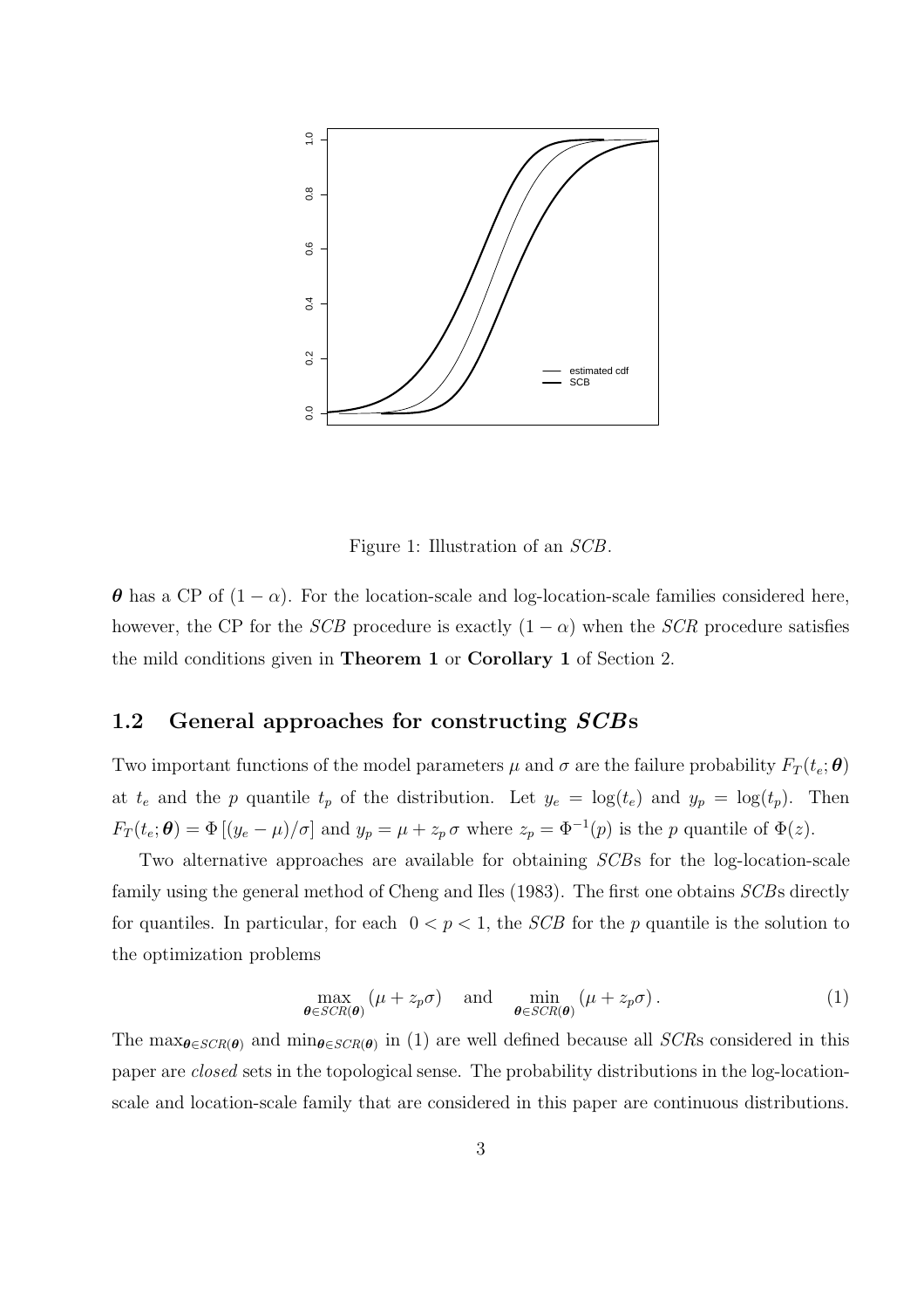

Figure 2: Illustrates of finding the solutions of (1) graphically for a particular  $p_0$ .  $y_{p_0}^u$  $\max_{\theta \in \text{SCR}(\theta)} (\mu + z_{p_0} \sigma)$  and  $y_{p_0}^l = \min_{\theta \in \text{SCR}(\theta)} (\mu + z_{p_0} \sigma)$ .

Thus, the probability that the true parameter is on the boundary of the SCR is zero. That is, the closeness requirement for the SCR has no effect on the coverage probability of the procedure. Figure 2 illustrates how to find the solutions of (1) graphically for a particular  $p_0$ .

The second approach obtains the *SCB* directly for cumulative probabilities. In particular, the SCB is defined by finding for each  $-\infty < y_e < \infty$ , the solution for the optimization problems

$$
\max_{\boldsymbol{\theta} \in SCR(\boldsymbol{\theta})} \Phi\left(\frac{y_e - \mu}{\sigma}\right) \quad \text{and} \quad \min_{\boldsymbol{\theta} \in SCR(\boldsymbol{\theta})} \Phi\left(\frac{y_e - \mu}{\sigma}\right). \tag{2}
$$

For these approaches, Cheng and Iles (1983) gave closed-form expressions for the upper and lower boundaries of the SCB derived from an expected information ellipsoidal  $SCR(\theta)$ . Escobar, Hong, and Meeker (2009) extended the work of Cheng and Iles (1983) and studied the SCBs derived from local information, expected information, and estimated expected information for approaches (1) and (2), and considered special features of non-ellipsoidal SCRs that can occur when using the expected information.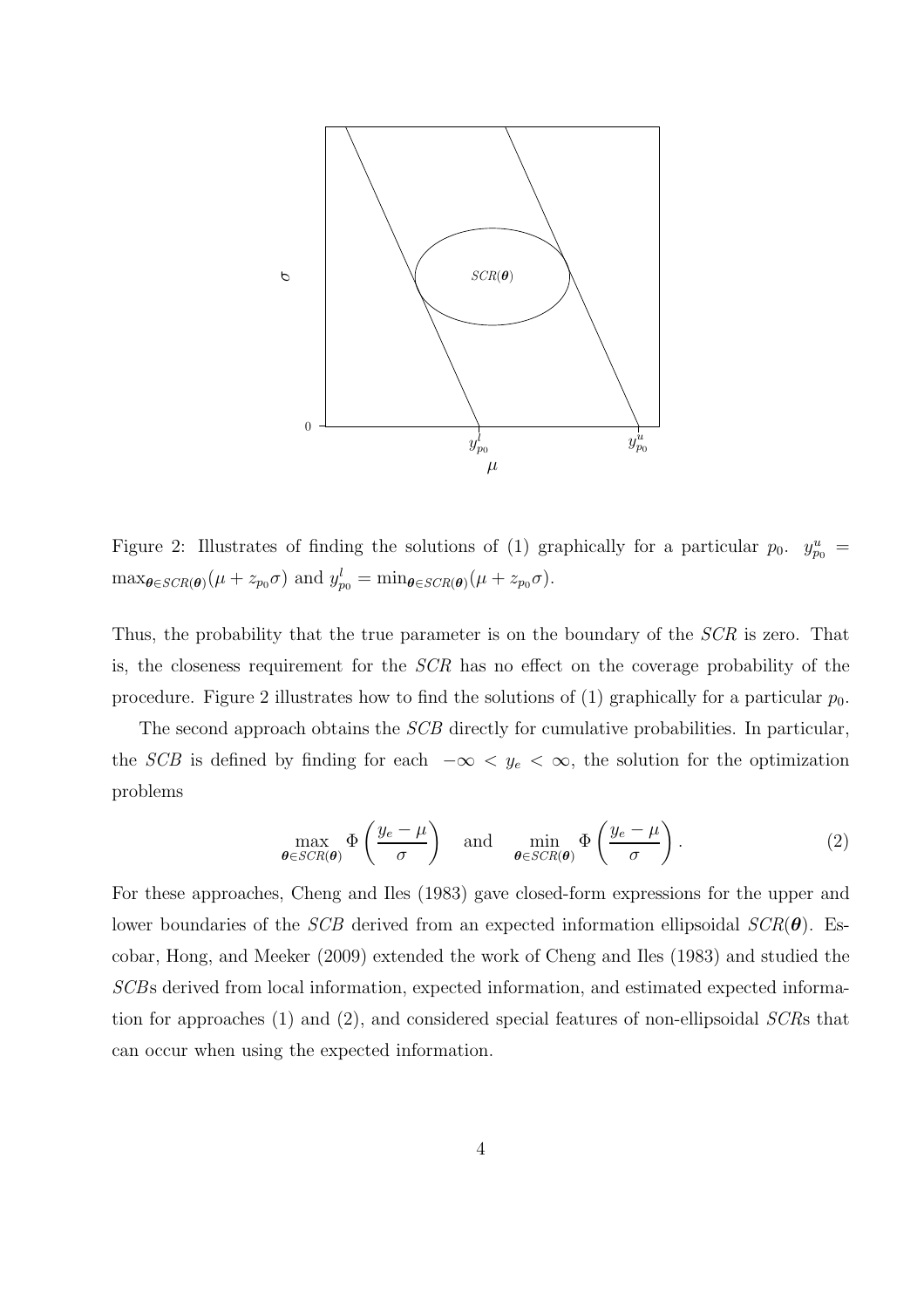# 2 Coverage probabilities for the SCB

Let  $\boldsymbol{\theta}_0 = (\mu_0, \sigma_0)'$  be the true parameter of a log-location-scale distribution.

**Definition 1.** The CP for an SCR procedure is defined as  $Pr[\theta_0 \in SCR(\theta)]$ .

**Definition 2.** The CP for an SCB procedure using approach (1) is  $Pr(\mu_0+z_p\sigma_0 \in SCB$  for all p) and for an SCB procedure using approach (2), the CP is  $Pr{\Phi[(y_e - \mu_0)/\sigma_0]} \in SCB$  for all  $y_e$ .

For log-location-scale distributions, Cheng and Iles (1983, Section 3.1) showed that the SCB procedure derived from an expected information ellipsoidal SCR has exactly  $(1 - \alpha)$  CP when the SCR procedure has exactly  $(1-\alpha)$  CP. In this paper, we present a more general result for the log-location-scale family, giving the necessary and sufficient conditions on an SCR such that if the SCR procedure has a CP of  $(1 - \alpha)$ , then the corresponding SCB procedure has exactly  $(1 - \alpha)$  CP.

We first give several definitions needed in the development that follows.

#### Definition 3. An SCB procedure is regular if **Condition 1 (C1)** below holds.

**C1:** There exists a  $p_0 \in (0, 1)$  such that w.p. 1 at least one of the SCB boundaries  $\min_{\theta \in SCR(\theta)} (\mu + z_{p_0} \sigma)$  or  $\max_{\theta \in SCR(\theta)} (\mu + z_{p_0} \sigma)$  is finite.

 $C1$  is not an stringent condition because not satisfying  $C1$  would imply an  $SCB$  equal to the entire plane, which makes little sense. Now we define a regular SCR procedure.

**Definition 4.** An SCR procedure for  $\theta$  is regular if the corresponding SCB procedure is regular.

The CP property of an *SCB* procedure is closely related the convexity of the corresponding SCR.

Definition 5. The convex hull of an SCR, denoted by coSCR, is defined as the smallest convex set containing the SCR.

Remark 1. min $_{\theta \in \cos CR(\theta)} (\mu + z_p \sigma) = \min_{\theta \in \sec R(\theta)} (\mu + z_p \sigma)$  and  $\max_{\theta \in \cos CR(\theta)} (\mu + z_p \sigma) =$  $\max_{\theta \in \text{SCR}(\theta)} (\mu + z_p \sigma)$  for a given p.

To prove this, it is straightforward to show that  $\min_{\theta \in \text{coSCR}(\theta)} (\mu + z_p \sigma) \leq \min_{\theta \in \text{SCR}(\theta)} (\mu + z_p \sigma)$  $(z_p \sigma)$ . If  $\min_{\theta \in \text{cosCR}(\theta)} (\mu + z_p \sigma) < \min_{\theta \in \text{SCR}(\theta)} (\mu + z_p \sigma)$  holds, then one can always construct a convex set containing  $SCR(\theta)$  that is smaller than the  $coSCR(\theta)$ . But this is in contradiction with the definition of  $\cos C R(\theta)$ . Hence  $\min_{\theta \in \cos C R(\theta)} (\mu + z_p \sigma) = \min_{\theta \in \sec R(\theta)} (\mu + z_p \sigma)$  for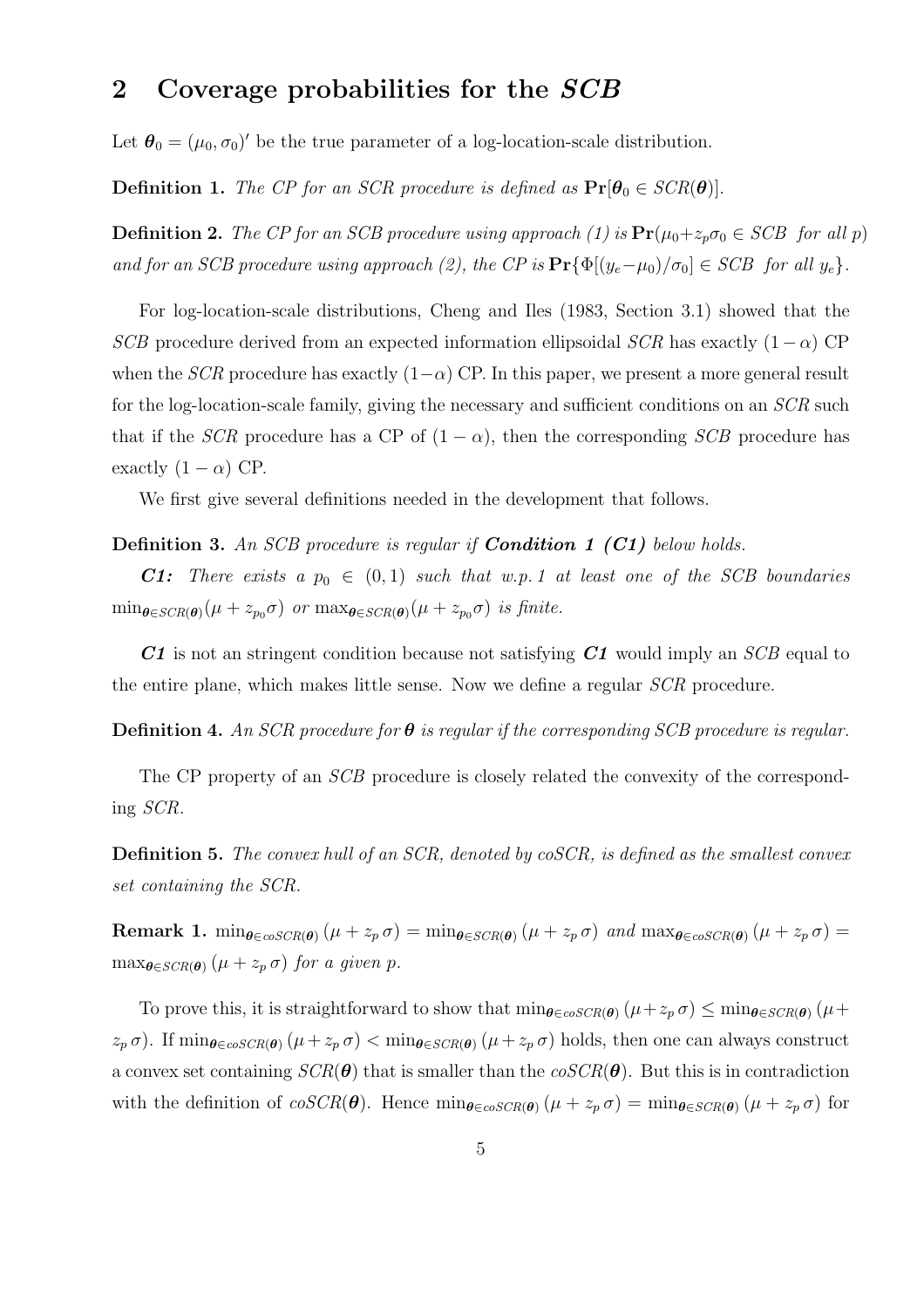a given p. A similar argument shows that  $\max_{\theta \in \text{coSCR}(\theta)} (\mu + z_p \sigma) = \max_{\theta \in \text{SCR}(\theta)} (\mu + z_p \sigma)$ . Thus, Remark 1 follows.

The following theorem gives the general result.

#### Theorem 1. Consider the **Statement 1 (S1)** and **Condition 2 (C2)** as given below.

**S1:** The SCB procedure using approach (1) or (2) includes the true cdf w.p.  $(1 - \alpha)$  if the SCR procedure includes the true parameter  $\theta_0$  w.p.  $(1 - \alpha)$ .

**C2:** For the SCR procedure,  $\theta_0 \in \text{SCR}(\theta)$  if and only if  $\theta_0 \in \text{coSCR}(\theta)$ .

Then for a regular SCR procedure, that  $C2$  holds w.p. 1 is a necessary and sufficient condition for S1 to hold.

The proof of this theorem is given in the appendix. The rational for  $C2$  is that the  $SCR$ should behave exactly like (except for a probability 0 set) its convex hull in including the true parameter  $\theta_0$ . When the *SCR* is not convex, **C2** will not hold if there is a positive probability that the true parameter  $\theta_0 \in \cos\theta$   $\setminus \sec\theta$ . The SCR in Figure 3 illustrates this situation. This SCR was computed using a subset of the left truncated and right censored high-voltage power transformer lifetime data described in Hong, Meeker, and McCalley (2009) consisting of those units from manufacturer MB. Figure 3 shows the 95% likelihood SCR for  $\theta_0$  for the Weibull distribution. All the observations from MB are truncated which causes the non-convexity of the SCR. When the shaded area shown in Figure 3 has a positive probability of capturing  $\theta_0$ ,  $C2$  will not hold w.p. 1.

In practice, however,  $C2$  is difficult to verify. The following general corollary gives an easier result to use in practice.

**Corollary 1.** For an SCR procedure, if the SCR is convex w.p. 1, then  $C1$  is a sufficient condition for S1 to hold.

To prove this corollary notice that  $C1$  implies that the  $SCR$  procedure is regular, and the convexity of the  $SCR$  implies  $C2$  holds w.p. 1. Thus the corollary follows from **Theorem 1.** 

### 3 Simulation Study

In this section, we describe a simulation conducted to illustrate some of the theoretical results in Section 2. The simulation study mainly provides insights on the relationship between the CPs of SCRs and the corresponding SCBs.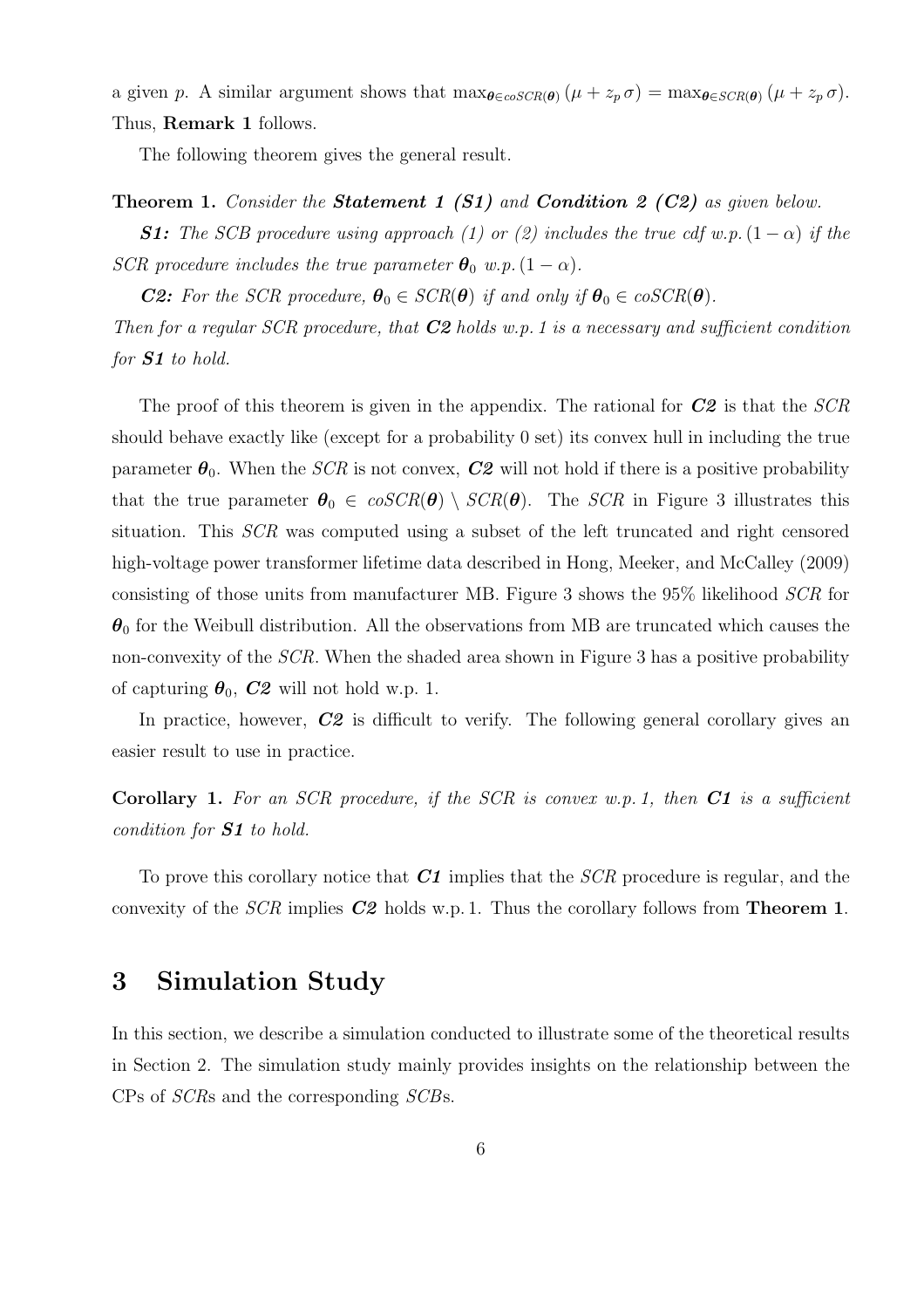

Figure 3: 95% likelihood  $SCR$  for  $\theta_0 = (\mu_0, \sigma_0)'$  for the Weibull distribution, computed form the lifetimes of high-voltage power transformer manufactured by MB.

We generated complete data from the lognormal distribution with  $\boldsymbol{\theta}_0 = (0, 1)'$  for different sample sizes *n*. The estimate of the parameter,  $\hat{\theta}$  was obtained by maximum likelihood estimation. We consider convex and non-convex SCRs for the parameter as follows.

Case I : 
$$
SCR(\theta) = \{(\mu, \sigma)' : (\theta - \hat{\theta})'\widehat{\text{Var}}(\hat{\theta})^{-1}(\theta - \hat{\theta}) \leq \gamma_1\}
$$
  
\nCase II :  $SCR(\theta) = \{(\mu, \sigma)' : \hat{\mu} - \gamma_2 \hat{\text{se}}_{\hat{\mu}} \leq \mu \leq \hat{\mu} + \gamma_2 \hat{\text{se}}_{\hat{\mu}}, \hat{\sigma} - \gamma_2 \hat{\text{se}}_{\hat{\sigma}} \leq \sigma \leq \hat{\sigma} + \gamma_2 \hat{\text{se}}_{\hat{\sigma}}\}$   
\nCase III:  $SCR(\theta) = \{(\mu, \sigma)' : \hat{\mu} - \gamma_3 \hat{\text{se}}_{\hat{\mu}} \leq \mu \leq \hat{\mu} + \gamma_3 \hat{\text{se}}_{\hat{\mu}}, \hat{\sigma} - \frac{\gamma_3}{2} \hat{\text{se}}_{\hat{\sigma}} \leq \sigma \leq \hat{\sigma} + \gamma_3 \hat{\text{se}}_{\hat{\sigma}}\}$   
\n
$$
\cup \{(\mu, \sigma)' : \hat{\mu} - \frac{\gamma_3}{2} \hat{\text{se}}_{\hat{\mu}} \leq \mu \leq \hat{\mu} + \gamma_3 \hat{\text{se}}_{\hat{\mu}}, \hat{\sigma} - \gamma_3 \hat{\text{se}}_{\hat{\sigma}} \leq \sigma < \hat{\sigma} - \frac{\gamma_3}{2} \hat{\text{se}}_{\hat{\sigma}}\}
$$

where  $\widehat{\text{Var}}(\widehat{\boldsymbol{\theta}}) = \widehat{\sigma}^2 \text{diag}(1, 0.5)/n$ ,  $\widehat{\text{se}}_{\widehat{\mu}} = \widehat{\sigma}\sqrt{1/n}$ ,  $\widehat{\text{se}}_{\widehat{\sigma}} = \widehat{\sigma}\sqrt{0.5/n}$ , and *n* is the sample size.  $\gamma_1, \gamma_2$ , and  $\gamma_3$  are critical values that can be chosen to provide different CPs for the procedures. Figure 4 illustrates the shapes of the SCRs for these three cases. The first two SCRs are convex and the third one is not. The third  $SCR$  is an artificial example for purposes of illustration. Non-convex SCRs, however, exists in real applications, especially when the likelihood approach is used to construct an SCR, as shown in Figure 3. We obtained the corresponding SCBs for each of cases that are illustrated in Figure 5.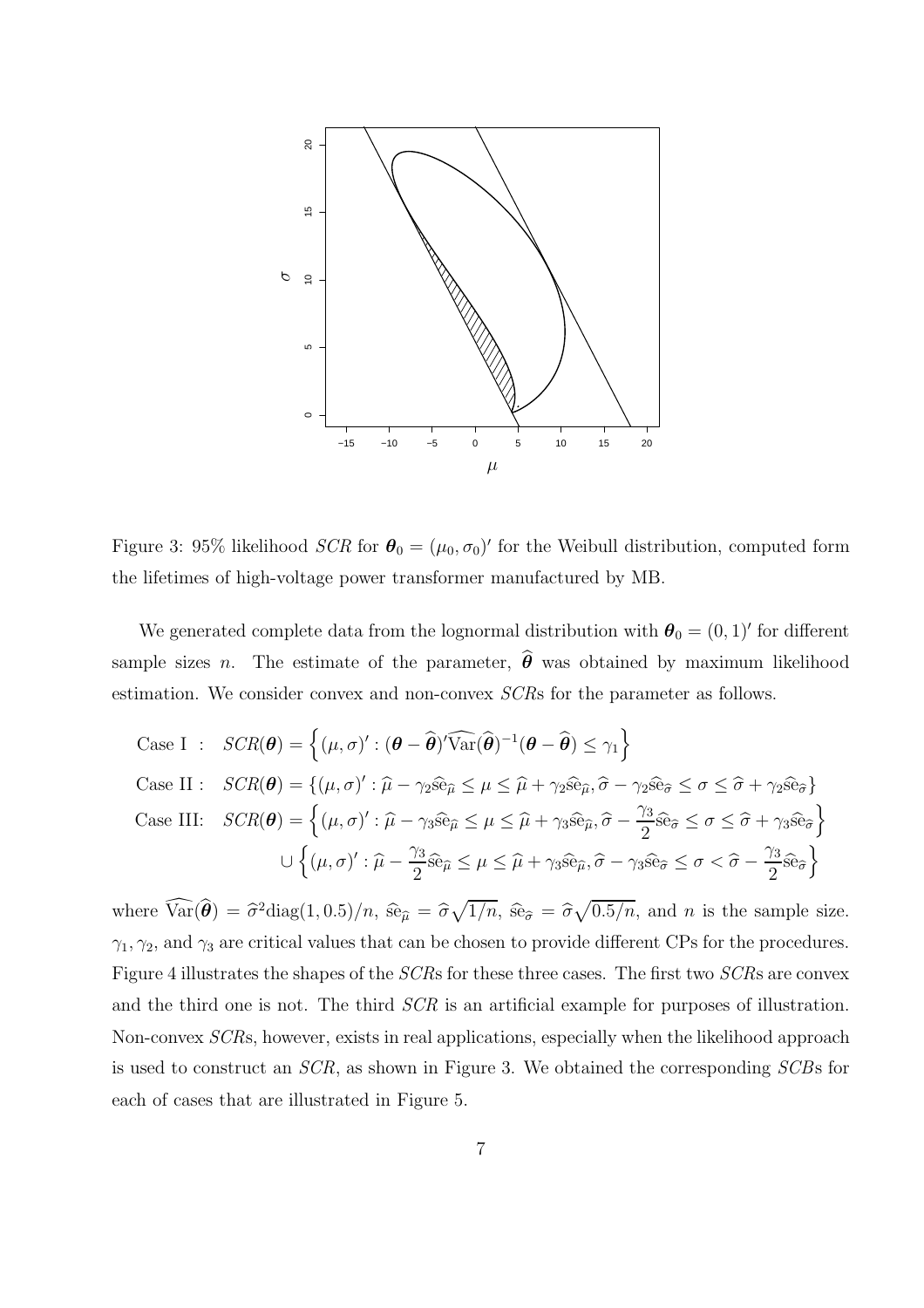

Case I Case II Case III

Figure 4: Illustration of the SCRs for the three cases.

The CPs of SCRs and SCBs were estimated using simulation. For each sample size, 10,000 samples were generated and the CPs of the SCRs (SCBs) were estimated as the proportion of samples that capture the true parameter (true cdf). For each case, the CP estimates were obtained as a function of the corresponding critical value  $\gamma_i$ ,  $i = 1, 2, 3$ . Figure 6 shows the CP estimates for the SCBs versus the CP estimates for the SCRs for different sample sizes;  $n = 20, 100,$  and 1,000. To obtain the results shown in Figure 6, a wide range of  $\gamma_i$  values were chosen to ensure that the range of the CP estimate of the SCR contains the interval  $(0.9, 1)$ . The CP estimates for the *SCR*s and *SCB*s are always equal for Cases I and II. For Case III, where the SCR is not convex, the CP estimate for the SCB is larger than the CP estimate of the SCR. Interestingly, for case III, the differences between the CP estimates for the SCBs and the corresponding SCRs are larger for larger sample sizes. This is caused by the fact that the distribution of  $\hat{\sigma}$  is left skewed when the sample size is small and it becomes more symmetric when the sample size is larger. Thus,  $Pr[\theta_0 \in \cos\theta(\theta) \setminus \cos\theta(\theta)]$  increases with sample size for Case III, causing the differences as shown in Figure 6.

# 4 Concluding remarks

Using Corollary 1, it can be verified that the *SCB* procedures in **Theorems 2** through 7 in Escobar, Hong, and Meeker (2009) have a CP exactly equal to  $(1 - \alpha)$  if they are based on SCR procedures that have a CP exactly equal to  $(1 - \alpha)$ . Corollary 1 is useful in the calibration of an SCB procedure. If an SCR procedure satisfies condition  $C1$  and the SCR is convex w.p. 1, then the SCB procedure has a CP exactly equal to the CP of the corresponding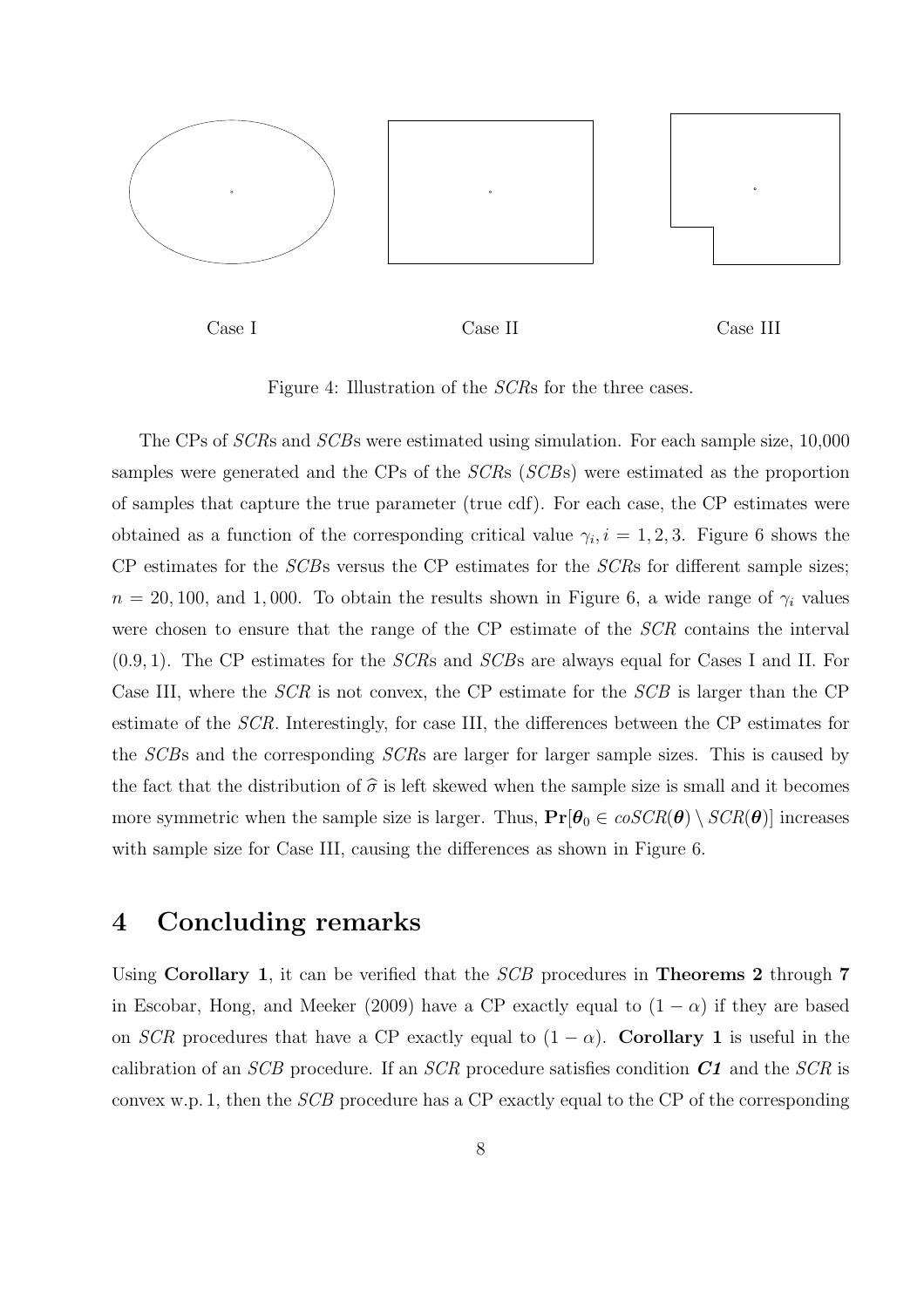

Figure 5: Illustration of the SCBs for the three cases.



Figure 6: The relationship between the coverage probabilities of the SCRs and the SCBs.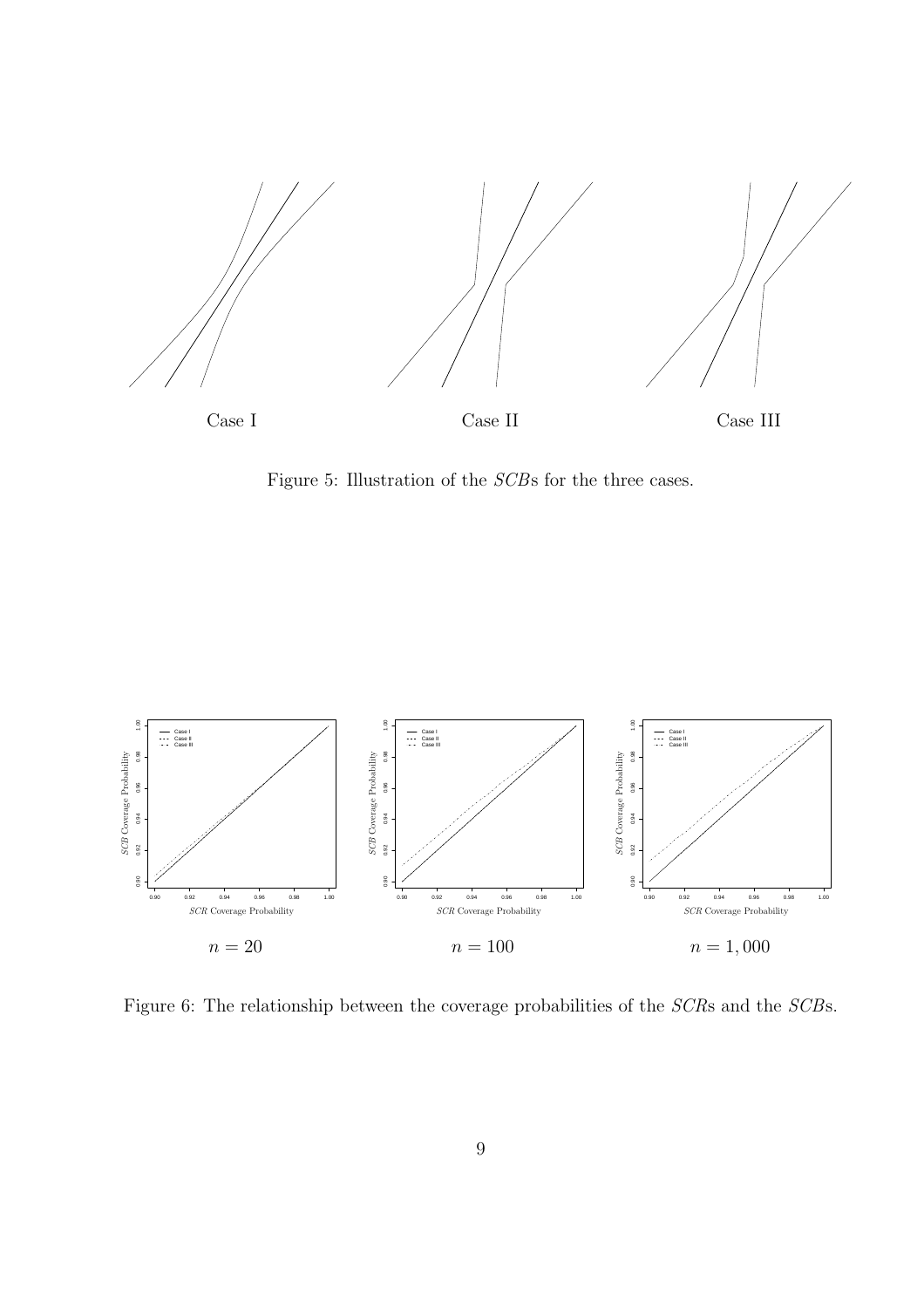SCR procedure. Thus, it suffices to calibrate the SCR procedure instead of calibrating the SCB procedure. See Escobar, Hong, and Meeker (2009) for more details on calibrating SCR procedures.

## Acknowledgments

We would like to thank the Associate Editor and two anonymous referees for helpful comments that led to useful improvements in this paper. The work by Hong and Meeker in this paper was partially supported by funds from NSF Award CNS0540293 to Iowa State University.

### Appendix: Proof of Theorem 1

The following Lemma is used in proving Theorem 1.

**Lemma 1.** For a fixed  $SCR(\theta)$ , if C1 and C2 hold, the condition

$$
\min_{\boldsymbol{\theta} \in \text{SCR}(\boldsymbol{\theta})} (\mu + z_p \sigma) \le \mu_0 + z_p \sigma_0 \le \max_{\boldsymbol{\theta} \in \text{SCR}(\boldsymbol{\theta})} (\mu + z_p \sigma) \quad \text{for all } 0 < p < 1 \tag{3}
$$

implies  $\boldsymbol{\theta}_0 \in \text{SCR}(\boldsymbol{\theta})$ .

*Proof.* The proof here is by contradiction. Suppose that  $\theta_0 \notin \text{SCR}(\theta)$ . Then C2 implies that  $\theta_0 \notin \mathit{coSCR}(\theta)$ . Because  $\mathit{SCR}(\theta)$  is closed,  $\theta_0 \notin \mathit{coSCR}(\theta)$  and the fact that two nonintersecting convex sets can be separated by a line, there exits a line  $\sigma = a + b\mu$  (or a line  $\mu = c$ ) that strictly separates  $\theta_0$  and  $cosCR(\theta)$ . Without loss of generality, we can assume  $\sigma_0 > a+b\mu_0$ and  $\sigma < a + b\mu$  for all  $\boldsymbol{\theta} = (\mu, \sigma)' \in \mathcal{C}(\mathcal{C}(\boldsymbol{\theta}))$ . First consider the case of  $b \neq 0$ . When the separating line is of the type  $\sigma = a + b\mu$  with  $b \neq 0$  define  $z_p = -1/b$ . If the separating line is just  $\mu = c$ , then define  $z_p = 0$ . In the cases considered above,  $\mu_0 + z_p \sigma_0 < \min_{\theta \in SCR(\theta)} (\mu + z_p \sigma)$ or  $\mu_0 + z_p \sigma_0 > \max_{\theta \in SCR(\theta)} (\mu + z_p \sigma)$  which contradicts (3). Hence the only possibility is that  $\boldsymbol{\theta}_0 \in \text{coSCR}(\boldsymbol{\theta})$ . Then using  $C2$ ,  $\boldsymbol{\theta}_0 \in \text{SCR}(\boldsymbol{\theta})$ .

If  $b = 0$  (i.e., the separating line is  $\sigma = a$ ), we use C1 to show that there is another separating line  $\sigma = a_1 + b_1 \mu$  with slope  $b_1 \neq 0$ . Therefore, the proof given above for the case of a non-null slope can be used with this new separating line to show that  $\theta_0 \in \text{SCR}(\theta)$ . To obtain the separating line  $\sigma = a_1 + b_1\mu$ , without loss of generality, assume that there is a  $0 < p_0 < 1$  such that  $c_0 = \min_{\theta \in SCR(\theta)} (\mu + z_{p_0} \sigma)$  is finite. It can be verified that there exists a new separating line with slope  $b_1 \neq 0$  and through the point  $(c_0 - z_{p_0}a, a)$ .  $\Box$